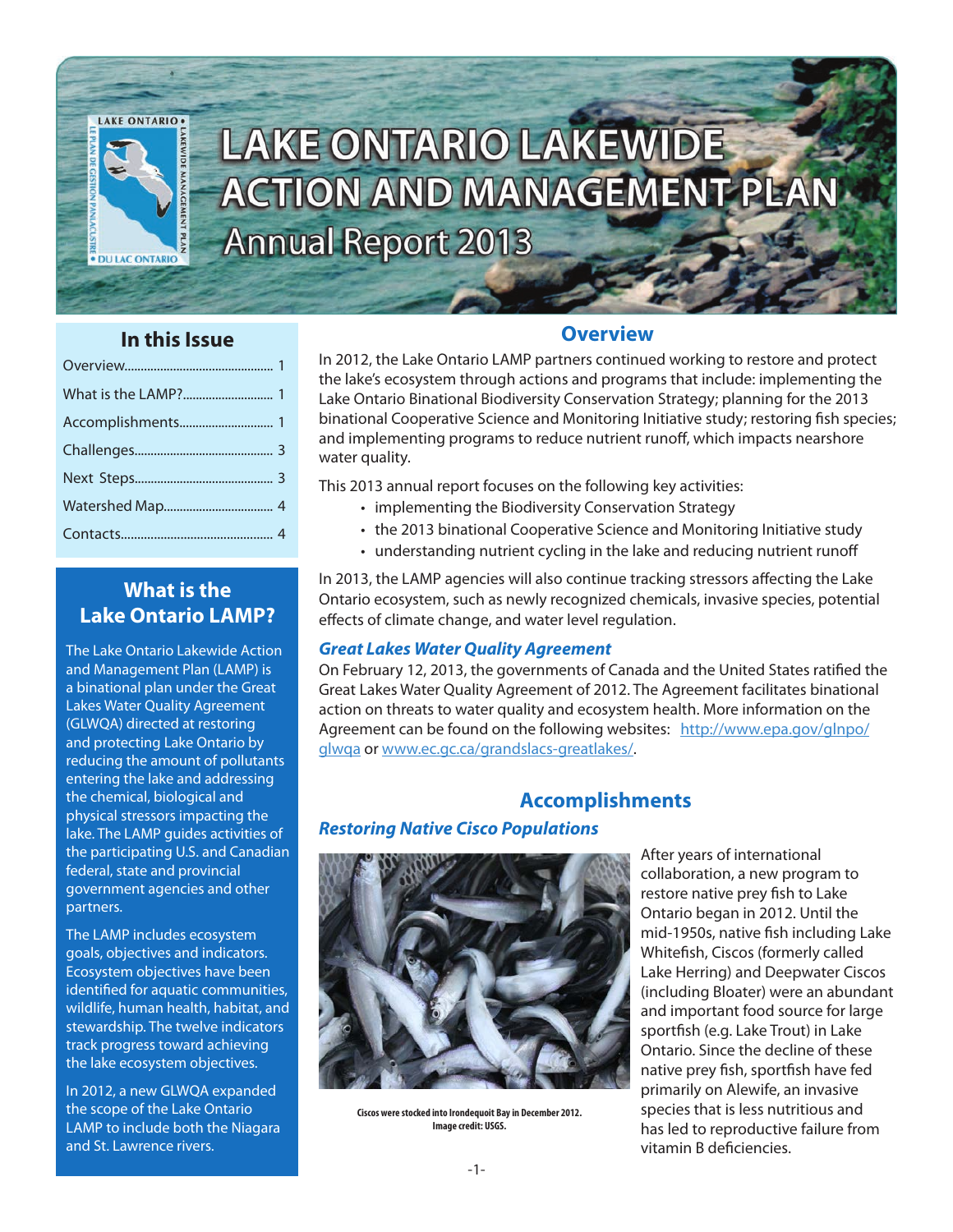

## **LAKE ONTARIO LAKEWIDE ACTION AND MANAGEMENT PLA Annual Report 2013**

Re-establishing self-sustaining populations of Bloaters and Ciscos in Lake Ontario has been the focus of a binational effort involving the New York State Department of Environmental Conservation, Ontario Ministry of Natural Resources, U.S. Geological Survey, U.S. Fish and Wildlife Service, and Great Lakes Fishery Commission. In November 2012, Bloaters were re-introduced to Lake Ontario with the stocking of 1,200 yearlings near Oswego, NY. Ciscos were stocked into Irondequoit Bay (near Rochester, NY) in December 2012. Re-established populations of Bloaters and Ciscos will restore biodiversity in Lake Ontario, provide a quality food source for sportfish and contribute to a more stable and resilient fish community.

#### *2008 Cooperative Science and Monitoring Results*

Each year, one of the Great Lakes is the focus of an intensive U.S. and Canadian assessment called the Cooperative Science and Monitoring Initiative (CSMI). CSMI last came to Lake Ontario in 2008 and returns in 2013.

The 2008 study showed that phosphorus levels remained below the GLWQA's target of 10 parts per billion. Diatoms and phytoplankton, vital components of the aquatic food web, appear to be stable or increasing.

Invasive Quagga Mussels continued to be the dominant lake bottom organism in Lake Ontario in 2008, although their densities declined in the 30-90 meter depth range. Lake Ontario's former native dominant lake bottom species, the tiny shrimp-like crustacean *Diporeia*, was nearly eliminated from the lake following the arrival of Zebra and Quagga Mussels and continues to be very rare.

Natural reproduction of Lake Trout was confirmed again in 2008 and continued through 2012 for the 18th consecutive year. Naturally reproducing Lake Trout are in good physical condition, but populations remain low. The number of Sea Lamprey wounds on large Lake Trout is under the LAMP's target of two wounds per 100 large Lake Trout. Restoring



**EPA's research vessel, the Lake Guardian, is participating in the 2013 CSMI study of Lake Ontario. Image credit: USEPA.**

native prey fish (e.g. Ciscos), a priority of the Lake Ontario Biodiversity Conservation Strategy, may be the key to restoring self-sustaining populations of Lake Trout and Atlantic Salmon.

#### *Implementing the Lake Ontario Binational Biodiversity Conservation Strategy 2012-2013*

The Lake Ontario Binational Biodiversity Conservation Strategy is being implemented by LAMP partners in Canada and the United States.

- **• Restoring Connections and Natural Hydrology:** With Great Lakes Restoration Initiative funding through the National Oceanic and Atmospheric Administration, Ducks Unlimited partnered with U.S. federal and state agencies to restore coastal wetlands at French Creek and Vivian Marsh in New York. These wetlands had been overtaken by dense stands of cattails, decreasing their ability to serve as habitat for plants and animals. This project opened over a mile of channels for fish passage, created seven acres of pools for waterbird and amphibian habitat, and installed water level control structures (including fish passage devices) that will help diversify vegetation in over 100 acres of wetlands. Now that the restoration work is complete, the monitoring and outreach phase of the project will begin. Wetland restoration work is also planned for the Braddocks Bay area in New York.
- **• Restoring Native Fish Communities and Native Fish Species:** Lake Trout and Atlantic Salmon continue to be stocked into the lake and its tributaries in Ontario and New York. Populations of these native fish species are monitored annually by federal, state, and provincial agencies. The Toronto and Region Conservation Authority and Ontario Ministry of Natural Resources, with funding from the Great Lakes Fishery Commission, are installing a resistance weir to count salmon on Duffin's Creek in Ajax, Ontario. Work to restore Lake Sturgeon achieved success in 2012: Improvements in egg collection techniques and hatchery technology led to the successful raising of sturgeon fingerlings for the first time in nine years, and the young sturgeon were released in November 2012 in a New York tributary of the St. Lawrence River. Female Sturgeon carrying eggs were found in the Oneida Lake system in New York for the first time in nearly twenty years.
- **• Restoring the Quality of Nearshore Waters:** In the Duffin's Creek watershed in Ontario, the Ontario Ministry of the Environment and the Toronto and Region Conservation Authority started a social marketing program to educate landowners about land-management practices that protect and improve water quality. In New York, the Department of Environmental Conservation's *Be Green in the Great Lakes* program kicked off in 2012 with outreach to landowners about environmentally friendly yard-care practices and the new statewide restriction on phosphorus lawn fertilizer use.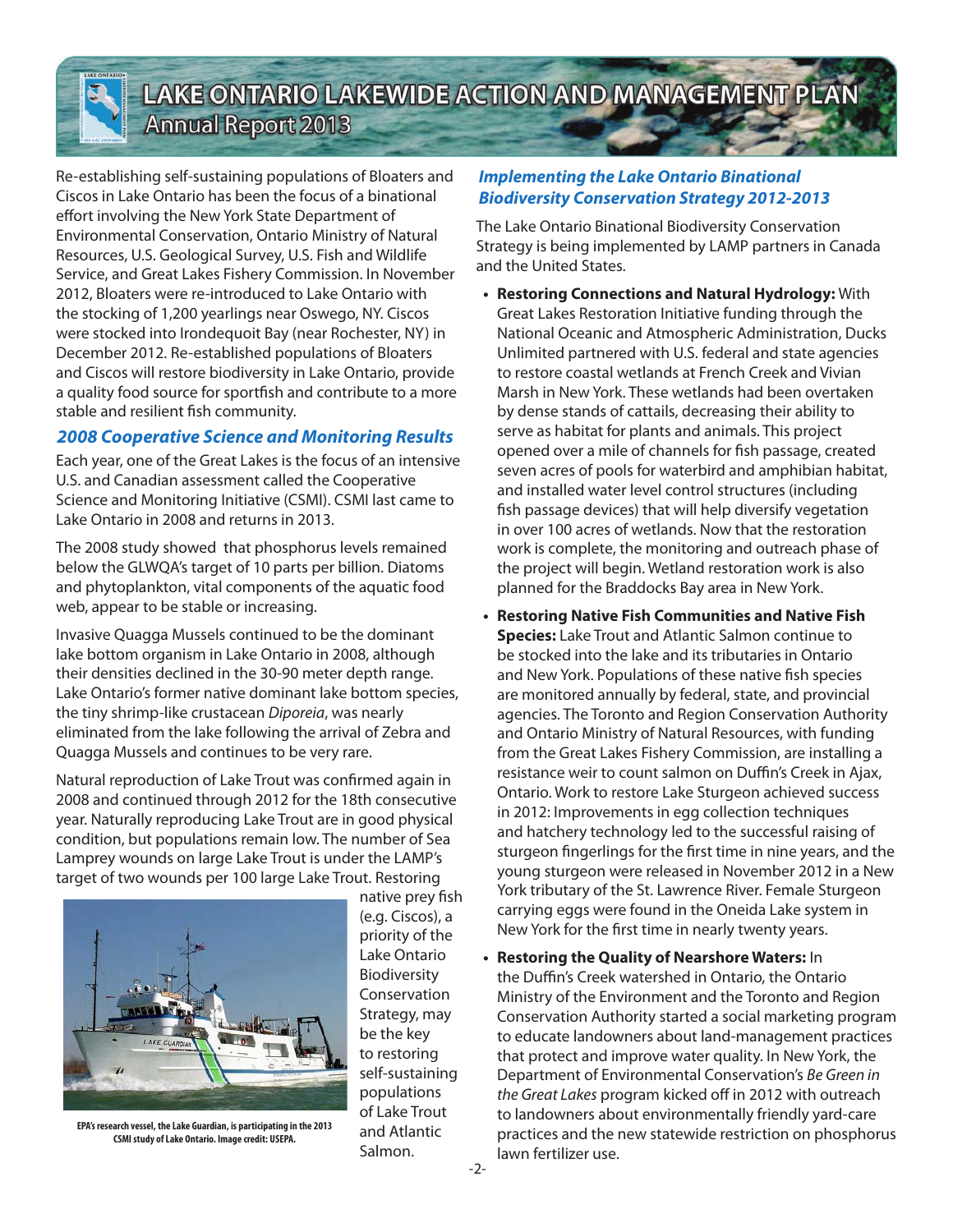

**LAKE ONTARIO LAKEWIDE ACTION AND MANAGEMENT PLA Annual Report 2013** 

## **Challenges**

## *Reducing the Impact of Aquatic Invasive Species*

Because the Great Lakes ecosystem has about 180 different invasive species, reducing their impact remains a challenge for the LAMP partners.

During the summer of 2012, NY Sea Grant, Paul Smith's College and The Finger Lakes Institute placed Boat Launch Stewards at waterbodies in New York's Lake Ontario watershed to remove plant and animal material from boats and trailers, document invasive species, and educate people about preventing the spread of invasive species. Ongoing work by The Nature Conservancy is aimed at developing and implementing an early detection and rapid response protocol to prevent new infestations of aquatic invasive species in coastal wetlands and at developing models and using targeted surveys to predict and prevent the spread of the invasive weed *Hydrilla*.

### *Managing Nutrients to Improve Nearshore Water Quality*

The LAMP partners are working to understand nutrient cycling (particularly phosphorus) in Lake Ontario in order to better manage nutrient inputs. Nutrients are vital to the food webs of the lake, but nutrient levels that are too high can lead to excessive algae, including nuisance algae and potentially toxic blue-green algae.

Since the mid-1980s, phosphorus levels in the offshore waters of the lake have remained at, or below, the target level of 10 parts per billion set in the GLWQA. Phosphorus levels less than 10 parts per billion contribute to lower productivity in the offshore water waters.

In the nearshore area of the lake, which is naturally more productive and is the part of the lake that people have the most contact with, phosphorus levels are much higher. The 2003 and 2008 CSMI studies began to uncover the complexity of nearshore nutrient cycling and the interactions between tributary inflows, lake currents, seasonal changes, waves, and invasive Quagga and Zebra Mussels. This work will continue with the 2013 CSMI study.

As the LAMP partners work to understand nutrients in nearshore areas, efforts are underway on both sides of the lake to reduce the amount of nutrients entering the lake through its tributaries. Projects include implementation of agricultural best management practices in the Genesee River watershed in New York and the Duffin's Creek watershed in Ontario; implementation of the New York State Dishwasher Detergent and Nutrient Runoff Law; and stormwater runoff monitoring in the Ajax-Pickering area in Ontario.

## **Next Steps**

#### *Moving the Binational Biodiversity Conservation Strategy Forward*

Support for long-term monitoring programs is a key piece of the Binational Biodiversity Conservation Strategy. Information gathered by monitoring serves as an early warning for changes in the ecosystem, guides management actions and establishes baselines for parts of the ecosystem, such as coastal wetlands, that have not been consistently monitored. The Nature Conservancy and Nature Conservancy Canada are developing a monitoring program and establishing baselines for coastal wetlands on both sides of the lake by tracking changes in plant communities and muskrat populations.

Government and non-government organizations will continue working to achieve the goals and objectives of the Binational Biodiversity Conservation Strategy and the LAMP partners will continue to promote these actions, report on progress, identify resource needs, and recommend additional actions to conserve Lake Ontario's biodiversity.

#### *Connecting 2008 CSMI Results to 2013 CSMI Priorities*

The 2013 CSMI study expands on partnerships developed in 2003 and 2008 to improve understanding of nutrient loading, transport and cycling in Lake Ontario. Coastal wetland monitoring will support an adaptive management approach to water level regulation, recognized by the LAMP partners as the most significant stressor on coastal wetlands. The Great Lakes Water Quality Agreement of 2012 calls for the development of a plan to manage nutrients in nearshore areas and the reconsideration of nutrient water quality criteria. The 2013 CSMI study will help the LAMP partners meet these requirements.



**The Canadian Coast Guard Ship Limnos is participating in the 2013 CSMI study of Lake Ontario. Image credit: Fisheries & Oceans Canada.**